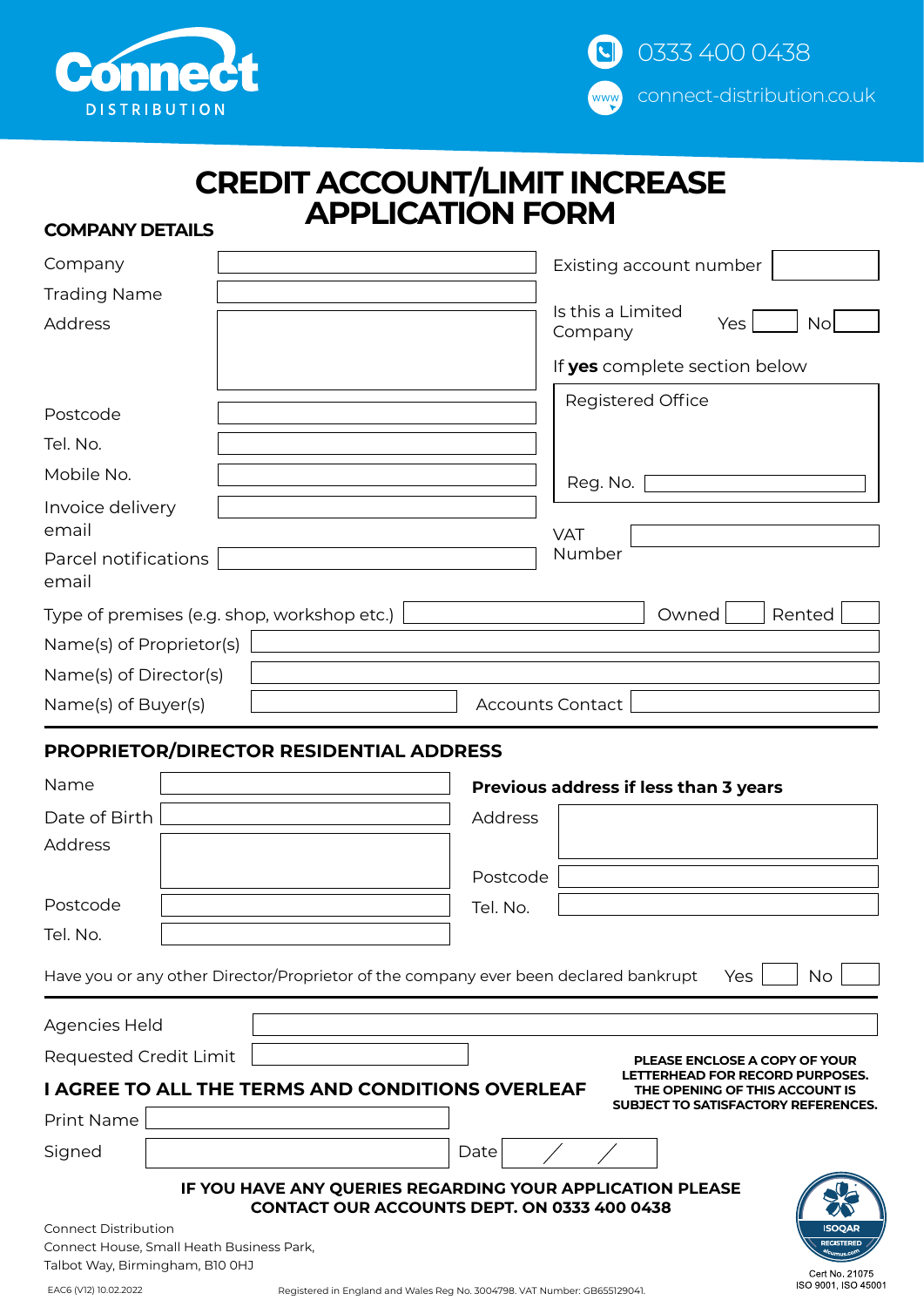# Terms & Conditions of Sale

Orders from you ("The Customer") for the Goods (as defined in clause 2a) are accepted by Connect Distribution Services Ltd, or any relevant subsidiary companies of it (hereafter referred to as "The Company"), only on these Conditions of Sale to the<br>exclusion of any terms purported to apply by The Customer (the "Contract"). Each<br>order will be an offer to purchase the Goods on these

#### **Account Facility and Payment**

a To open a credit account a Customer must complete a Credit Account Application Form which will be submitted to a third party credit referencing bureau for approval. Until the application is accepted by The Company, Goods will only be supplied on a payment in advance pro-forma basis. b On receiving a Customer's account number, The Company may accept orders

submitted by The Customer by telephone, these orders will be on these Conditions of Sale. Account numbers must be quoted by The Customer when placing orders.

c The Company may refuse to accept an order or cancel a Contract at any time prior to delivery in particular, but without limitation, if The Customer's account is in arrears or if the price of the Goods will result in The Customer's credit limit being exceeded.

d Except as required by law, payments by The Customer under the Contract shall be made in full without any deduction, set-off or withholding including on account of any counter claim. Payment will be made by The Customer either before dispatch or, where a credit account is provided, by the 20th day of the month following the month the invoice is dated. Time for payment is of the essence.

e If The Customer does not pay any sum payable under the Contract on or before the due date for payment, The Company may i) alter any discounts, ii) request proforma payment in advance, and/or iii) charge interest on that sum at 2% per annum above the base lending rate from time to time of the Bank of England from the due date until the date of payment (whether before or after judgment), such interest to accrue on a daily basis.

#### **Ownership of the Goods**

2 a Legal and beneficial ownership in the goods to be supplied by The Company to The Customer ("the Goods") shall not pass to The Customer until The Company has received in full in clear funds: i) all sums due to it in respect of the Goods and ii) payment of any sum which is or becomes due to The Company on any account whatsoever. Risk in the Goods shall pass to The Customer when the Goods are delivered to The Customer.

b Until ownership in the Goods has passed to The Customer, The Customer will hold the Goods in a fiduciary capacity as bailee, not deface or obscure any identifying mark on the Goods or their packaging, keep the Goods separate from other goods so they are readily identifiable as The Company's property and maintain the Goods in satisfactory condition.

c The Customer may use and resell the Goods in the ordinary course of business before ownership has passed to it provided that sales are at full market value and any sale shall be a sale of The Customer's property on its own behalf and it shall deal as principal when making such a sale. The Customer's right to possession, use and resale of the Goods shall terminate immediately if The Customer becomes bankrupt or insolvent or the Contract terminates.

d The Customer grants The Company, its agents, employees and subcontractors an irrevocable licence at any time to enter any premises where the Goods are or may be stored in order to inspect them, or, where The Customer's right to possession, use and resale has terminated, to recover them.

e Where The Company is unable to determine whether any goods are the Goods in respect of which The Customer's right to possession, use and resale has terminated, The Company shall be deemed to have sold all goods of the kind sold by The Company to The Customer in the order they were invoiced.

f If The Customer's right to possession, use and resale of the Goods terminates under clause 2c, The Company may issue The Customer with a credit note for all or any part of the price of the Goods together with value added tax thereon.

g The Company may recover payment for the Goods (including by court action) notwithstanding that ownership in the Goods has not passed.

### **Prices, Catalogues and Orders**

3 a The Customer shall pay the prices for the Goods in accordance with clause 1. Prices are exclusive of value added tax (and any similar or equivalent taxes and charges imposed from time to time by any government or other authority) and carriage and delivery costs which are payable by The Customer in addition to the prices. Value added tax is payable at the rate prescribed by law from time to time. Information on the rate of carriage and delivery charges is available on request. The prices shall be The Company's prevailing prices at the date of dispatch of the Goods. Special prices may be made available by The Company at its discretion within dates specified while stocks last. The Company may vary the price of the Goods following changes to the Goods or specification made at The Customer's request or to cover any extra expense as a result of The Customer's instruction or to comply with clause 3i(i). The Company may deliver the Goods by installments and may invoice the price for each installment separately. Each installment will be a separate Contract, and no cancellation or termination of a Contract relating to an installment will entitle The Customer to repudiate or cancel any other Contract or installment. All Contracts are subject to a

minimum order charge at the prevailing rate at the time of order acceptance. b If any parts required as part of the Goods are not immediately available they will be placed on backorder and this will be shown on the invoice, cancellation in this instance is at The Customer's discretion. Back order parts will be invoiced at the current prevailing prices, at the time of dispatch, which may differ from the quoted<br>price at the time of order. Copy invoices will cost £2.00 per copy plus value added tax.<br>c Samples, price lists, product specifications a

Company and any descriptions, illustrations or size dimensions (including in relation to the coloring of the Goods) in The Company's catalogues are issued or published for the sole purpose of giving an approximate idea of the Goods represented by or described in them. They will not form part of the Contract. All prices and products quoted therein are subject to alteration or withdrawal from time to time without notice.

d No part of The Company's catalogue or other printed information may be stored in a retrievable system, photocopied or scanned without permission. Manufacturers' names and numbers are used for reference purposes only. Whilst every effort is made to ensure that the information contained in catalogues is correct, no liability will be accepted by The Company for any inaccuracy whatsoever.

e Any item specifically ordered by The Customer and which is not a normal stock line is at a minimum charge of £3.00, cannot be cancelled once ordered and may not be accepted back for credit once delivered.

f Orders given, quoting part numbers, from this catalogue are processed delivered without delay, orders by description or with inadequate information will take longer to process and may result in error.

g All prices are quoted in pounds sterling and all payments from The Customer shall be made in pounds sterling in cleared funds. If payment is received in any other

currency, payment will be deemed not to have been received until all bank charges and exchange charges incurred by The Company have been paid in full by The Customer.

h The Company may make any changes to the specification, design, materials or finishes of the Goods which i) are required by any applicable statutory or regulatory requirements or ii) do not materially affect their quality or performance.

#### **Delivery**

4 a Current carriage charges are available upon request. Times of delivery cannot be guaranteed and The Company cannot be held responsible for errors arising outside of its control. Any times quoted for dispatch are to be treated as estimates only and in no circumstances will The Company be liable for loss or damage of any kind whatsoever

caused directly or indirectly by any delay in the delivery of the Goods. b No claim for damage in transit, shortage of delivery or loss of products will be entertained unless the customer shall have given to The Company notice of such damage, shortage or loss with reasonable particulars thereof, within three working days from the date of invoice. Any claims for damage, shortages or losses shall also be notified by the customer to Connect Distribution Ltd. and the carriers in the manner and within the time limit stated in the carrier's terms and conditions. Notice of damage should be passed to Connect using the Trade On Line Returns System,<br>parcels showing signs of damage at the time of delivery should be receipted on the<br>carrier's documents indicating the fact. If the customer fail notice(s) within the time limit, the claim will be deemed to have been waived and absolutely barred.

#### **Guarantee and Returns**

5 a Guarantee and returns – Connect On Line Trade Returns Management System.

It is a condition of sale that the trade customer agrees to manage any returns using the online Returns System. Returns that have not been entered and validated via the above mentioned system will not be accepted; neither will Connect be

responsible for their storage or return. b The customer acknowledges that The Company is not the manufacturer of the Goods. The Company will endeavor to transfer to the customer the benefit of any warranty or guarantee given by the manufacturer or supplier of the Goods. to The Company, such guarantee (if applicable) to be limited to free replacement of the Goods subject to compliance with these Conditions of Sale and the directions for guarantee claims to either the Original Equipment Manufacturer or Connect as

displayed on our Web Sites and in the Returns Management System. b To enforce the Manufacturer's guarantee, the Goods must be returned to The Company at The Customer's expense adequately packed and accompanied by a returns advice note detailing the returns numbers advised by The Company, a copy of the invoice and the date the Goods were supplied, within one month from the date of invoice. Goods received by The Company without a returns number and a copy of the invoice will not be accepted.

c All goods are sold as non-returnable unless prior arrangement has been agreed by The Company.

d The Company may at its discretion charge a minimum re-stocking fee of 50% of the value of Goods which are returned. The following Goods will not be accepted for credit repayment: Goods fitted in any way, used, defaced or with damaged packaging. e The Company will have no liability under the Contract for any personal injury,

death, loss or damage of any kind (other than death or personal injury resulting from The Company's negligence) whether in contract, tort, misrepresentation, under statute or otherwise, howsoever caused including (without limitation) by negligence and/or arising from a breach of a failure to general in any defect in any of the Goods and/or any use made or resale of any of the Goods<br>by The Customer or of any product incorporating any of the Goods whether direct,<br>indirect, consequential or otherwise including, but not limi apply to: i) Any implied condition that the Company has or will have the right to sell the goods when the property is to pass; or i) when The Customer deals as a consumer as defined in section 12 of the Unfair Contract Terms Act 1977, or iii) any implied term relating to the conformity of the goods with their description or sample or as to their

quality or fitness for particular purpose. f Nothing in these Conditions of Sale shall exclude or restrict a party's liability (if any) to the other: for death or personal injury resulting from its negligence or by the negligence of a person for whom it is vicariously liable (negligence being as defined in Section 1(1) Unfair Contract Terms Act 1977); for its fraud or fraudulent misrepresentation or the fraud or fraudulent misrepresentation by a person for whom it is vicariously liable; for breach of its obligations arising under section 12 Sale of Goods Act 1979; or for any matter for which it is not permitted by law to exclude or

limit, or to attempt to exclude or limit, its liability. g Any Goods returned to The Company in accordance with clause 5 shall belong to The Company.

#### **General**

6 a The Customer undertakes at all times to (and procure any relevant third parties<br>will) comply with current applicable legislation, instructions and recommendations<br>relating to the Goods and take all reasonable and prude

installation, use, maintenance, cleaning and otherwise.<br>b All intellectual property rights of The Company (including but not limited to<br>its designs, data sheets, packaging, literature and catalogues) shall remain The<br>Compa these intellectual property rights (except the right to use or re-sell the Goods in the ordinary course of business).

c The parties do not intend that any term of the Contract shall be enforceable under<br>the Contracts (Rights of Third Parties) Act 1999 by any person other than the parties.<br>d The Contract constitutes the entire agreement be no remedy in respect of, any representation or statement (whether made by the other party or any other person) which is not expressly set out in the Contract; the only remedies available for breach of any representation or statement which was made prior to entry into the Contract and which is expressly set out in the Contract shall be for breach of contract; and nothing in this clause 6d shall be interpreted or construed as limiting or excluding the liability of either party for fraud or fraudulent conou as as minutes

e These Conditions of Sale (including in relation to any non-contractual obligations) will be governed by English Law and the parties submit to the non-exclusive jurisdiction of the English courts.

f Any content found to be used for commercial use such as images or video will be subject to a minimum charge of £500 per item per month